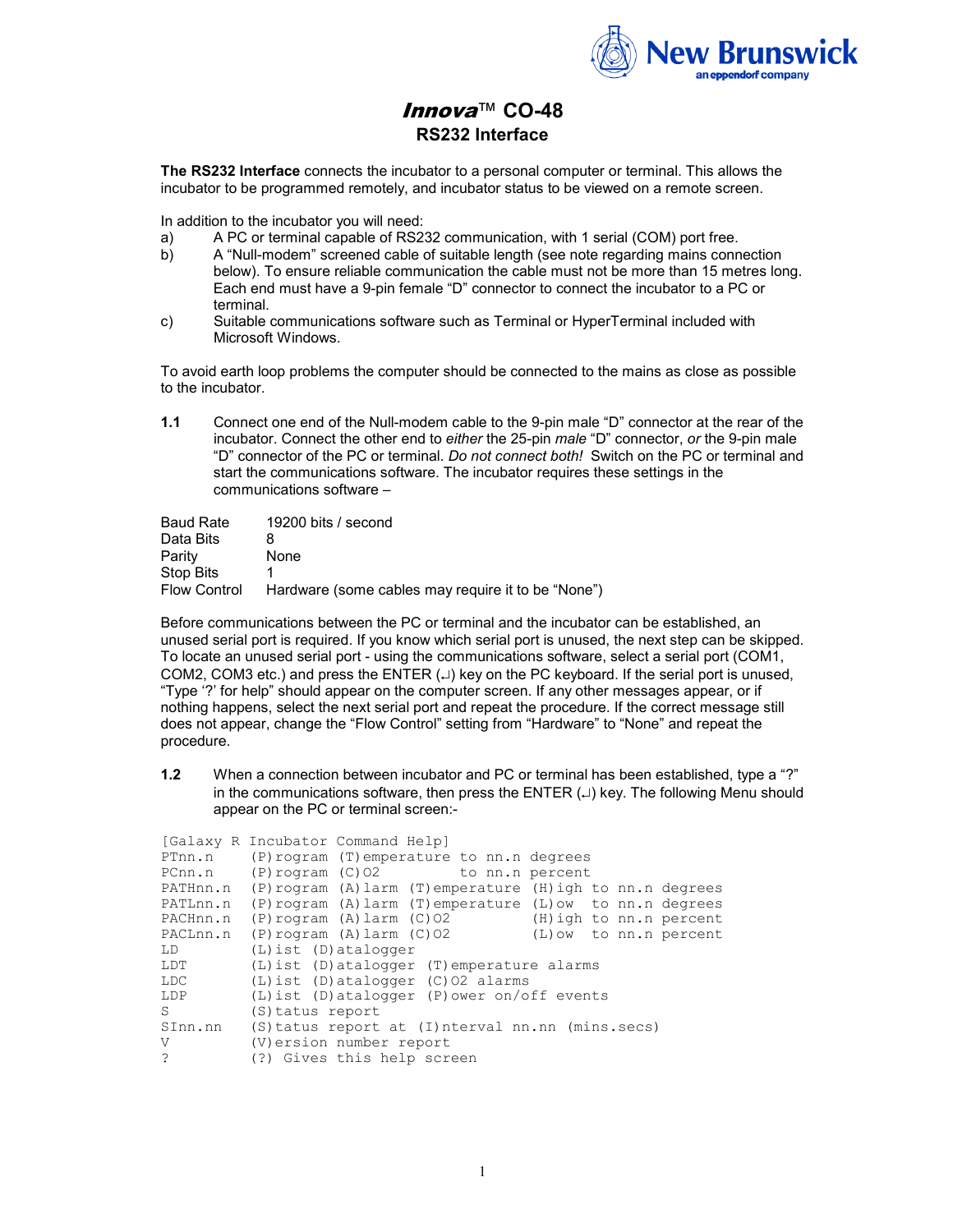**1.3** If any alarms or certain events occur, one of the following messages will be displayed:

[ALARM] TEMPERATURE LOW

[ALARM] TEMPERATURE HIGH

[ALARM] CO2 LOW

[ALARM] CO2 HIGH

[ALARM] TEMPERATURE SENSOR FAILURE

[DOOR EVENT] DOOR OPENED

[DOOR EVENT] DOOR CLOSED

[AUTOZERO EVENT] PROG CO2 A/Z COMPLETED OK

[ALARM] PROG CO2 A/Z SYSTEM INOPERATIVE

After displaying one of the messages above, a normal 'status message' will be displayed like this:-

eg:

[DOOR EVENT] DOOR OPENED Temperature: Actual 37.0° Setpoint 37.0° CO2: Actual 00.1% Setpoint 05.0% Date Time: 12/04/2001 10:20:42

- **1.4** The Menu shown on the previous page allows the incubator temperature, CO2, and alarm set points to be programmed remotely. The Datalogger can also be interrogated and status reports generated. A "running status" report can be generated at user-defined intervals. All reports can be sent to a printer for hard-copy. For further information, refer to the documentation supplied with your communications software.
- **1.5** Remote Programming. All commands beginning with P can be used to program the incubator from the remote PC or terminal. NB – the commands are not case sensitive, and lower case letters will work in exactly the same way. Examples of how each command might be used are shown below. In each case, the change is confirmed by a message from the incubator e.g. – "Program Temperature 37.5°C OK", "Program Alarm Temperature High 38.0°C OK" etc.

PTnn.n (P)rogram new (T)emperature set point. Typing "PT37.5" and pressing ENTER (⊥) would re-program the incubator to 37.5°C.

PCnn.n (P)rogram new (C)O2 level. Typing "PC04.0" and pressing ENTER (↵) would reprogram the incubator to 4% CO2.

PATHnn.n (P)rogram new (A)larm (T)emperature (H)igh. Typing "PATH38.0" and pressing ENTER ( $\Box$ ) would re-program the incubator alarm high set point to 38.0°C.

PATLnn.n (P)rogram new (A)larm (T)emperature (L)ow. Typing "PATL36.0" and pressing ENTER ( $\downarrow$ ) would re-program the incubator alarm low set point to 36.0°C.

PACHnn.n (P)rogram new (A)larm (C)O2 level (H)igh. Typing "PACH05.5" and pressing ENTER ( $\Box$ ) would re-program the incubator CO2 alarm high set point to 5.5%.

PACLnn.n (P)rogram new (A)larm (C)O2 level (L)ow. Typing "PACL04.5" and pressing ENTER ( $\Box$ ) would re-program the incubator CO2 alarm low set point to 4.5%.

**1.6** Listing Commands. All commands beginning with L can be used to interrogate the incubator from the remote PC or terminal. NB – the commands are not case sensitive, and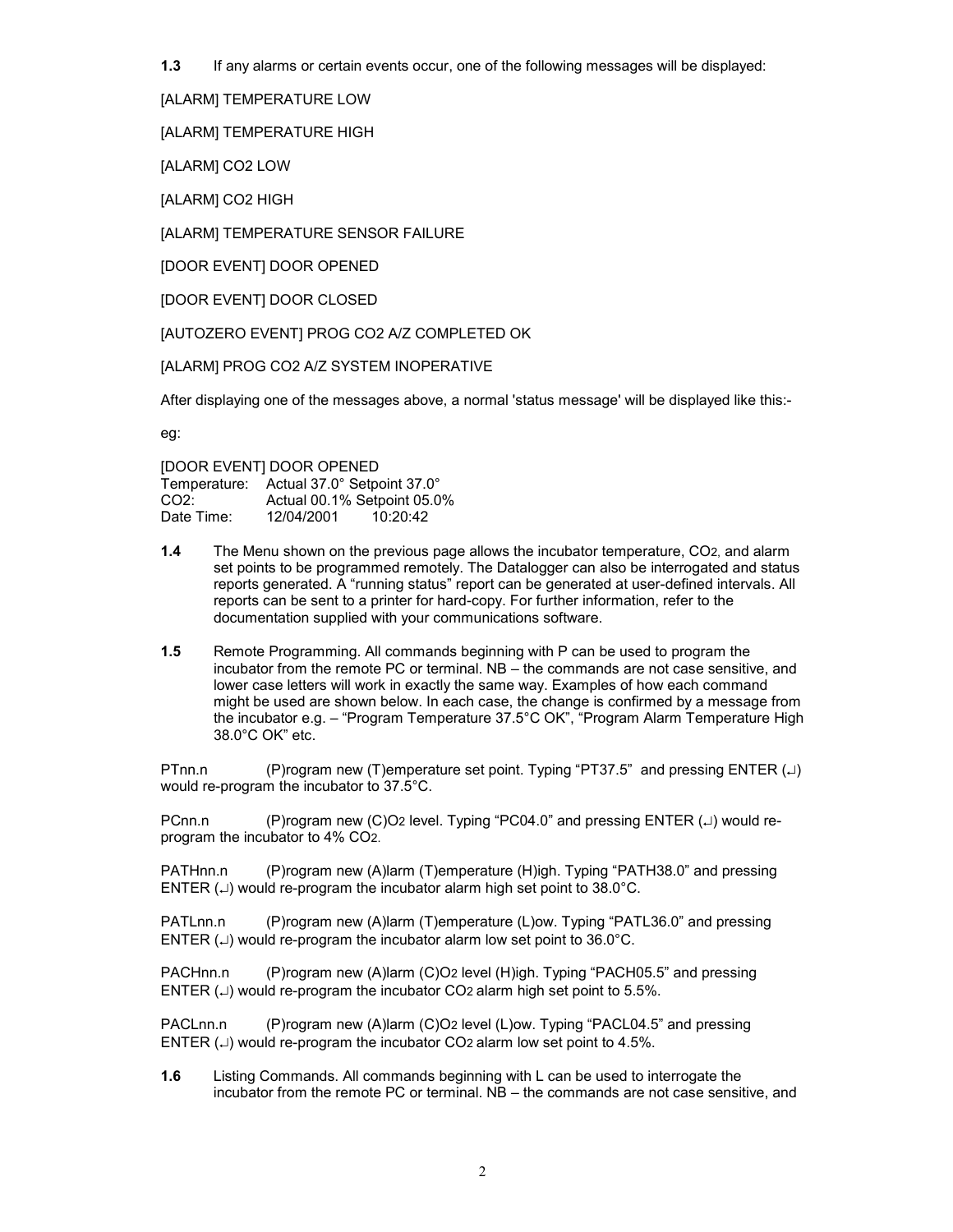lower case letters will work in exactly the same way. Examples of how each command might be used and sample screens are shown on the next page.

LD (L)ist (D)atalogger. Typing "LD" and pressing ENTER (↵) will show the contents of the Datalogger, most recent events first:-

 List Datalogger All Alarms 31/08 10:20 CO2 HIGH 05.5 PROG: 05.0 30/08 9:55 POWER ON 29/08 10:00 TEMPERATURE HIGH 38.0 PROG: 37.0 Press "ENTER" to continue, "ESC" to abort

When the end is reached, the screen displays "No more records available"

LDT (L)ist (D)atalogger (T)emperature alarms. Typing "LDT" and pressing ENTER (↵) will display only temperature alarms in a similar manner to LD above.

LDC (L)ist (D)atalogger (C)O2 level alarms. Typing "LDC" and pressing ENTER (↵) will display only CO2 level alarms recorded by the Datalogger, most recent events first:-

 List Datalogger CO2 Alarms 31/08 10:21 CO2 HIGH 06.0 PROG: 05.0 CO2 LOW 04.0 PROG: 05.0 Press "ENTER" to continue, "ESC" to abort

When the end is reached, the screen displays "No more records available"

LDP (L)ist (D)atalogger (P)ower on / off events. Typing "LDP" and pressing ENTER (↵) will show only power on / off events recorded by the Datalogger, most recent events first:-

 List Datalogger Power Events 30/08 10:00 POWER ON 30/08 9:55 Press "ENTER" to continue, "ESC" to abort

When the end is reached, the screen displays "No more records available"

**1.7** Status Commands. All commands beginning with S can be used to interrogate the incubator from the remote PC or terminal and display the current status of the incubator. NB – the commands are not case sensitive, and lower case letters will work in exactly the same way. Examples of how each command might be used and sample screens are shown below.

S (S)tatus report. Typing "S" and pressing ENTER (↵) will display a current status report:-

Date Time: 31/08/1999 10:20:42 Temperature: Actual 37.0°C Setpoint 37.0°C CO2: Actual 05.0% Setpoint 05.0%

SInn.nn (S)tatus report at (I)nterval of n minutes, n seconds. Typing "SI60.00" and pressing ENTER (↵) will display a current status report as shown above every hour:-

Status report at interval 60.00 will be given Press "Enter" or "ESC" to stop reports

V (V)ersion number report. Typing "V" and pressing ENTER (↵) will display the firmware version report:-

Innova Serial ####: AA1908991337 BA2112041223 (c) RS Biotech 1998-2004

? (?) Help. Typing "?" and pressing ENTER (⊥) will return to the initial screen.